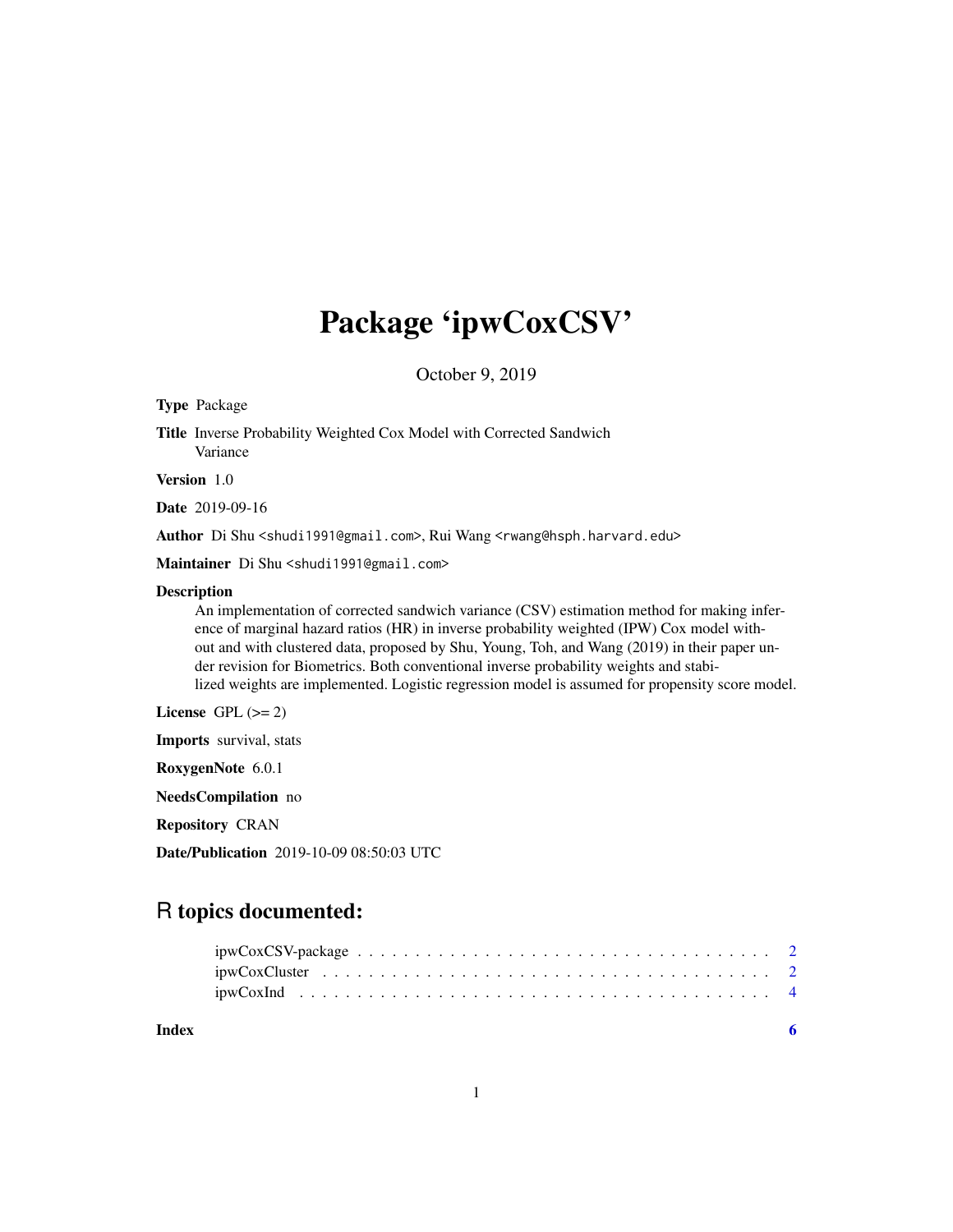<span id="page-1-0"></span>ipwCoxCSV-package *Inference of Marginal Hazard Ratios (HR) in Inverse Probability Weighted (IPW) Cox Model Using Corrected Sandwich Variance (CSV)*

#### Description

This package is an implementation of the corrected sandwich variance (CSV) estimation method for making inference of marginal hazard ratios (HR) in inverse probability weighted (IPW) Cox model without and with clustered data, under both the conventional inverse probability weights and the stabilized weights, proposed by Shu, Young, Toh, and Wang (2019). Logistic regression model is assumed for propensity score model.

#### Details

The ipwCoxCSV package implements the corrected sandwich variance estimation method for making inference of marginal hazard ratios in inverse probability weighted Cox model without and with clustered data, under both the conventional inverse probability weights and the stabilized weights, proposed by Shu, Young, Toh, and Wang (2019). This sandwich type variance estimation is referred to as corrected sandwich variance estimation, because it takes into account the uncertainty in weight estimation. The function [ipwCoxInd](#page-3-1) implements the corrected sandwich variance estimation method without clustered data (i.e., assuming independence among observations). The function [ipwCoxCluster](#page-1-1) implements the corrected sandwich variance estimation method with clustered data (i.e., allowing for within-cluster correlation).

#### Author(s)

Di Shu and Rui Wang

Maintainer: Di Shu <shudi1991@gmail.com>

#### References

Shu D, Young JG, Toh S, Wang R (2019). Variance estimation in inverse probability weighted Cox model. *Biometrics,* under revision.

<span id="page-1-1"></span>

| ipwCoxCluster | Inference of marginal HR in IPW Cox model based on CSV with clus- |
|---------------|-------------------------------------------------------------------|
|               | tering                                                            |

#### Description

Inference of marginal hazard ratios (HR) in inverse probability weighted (IPW) Cox model with clustered data, under both the conventional inverse probability weights and the stabilized weights. Corrected sandwich variance (CSV) estimation method is used for variance estimation of estimated log marginal hazard ratios.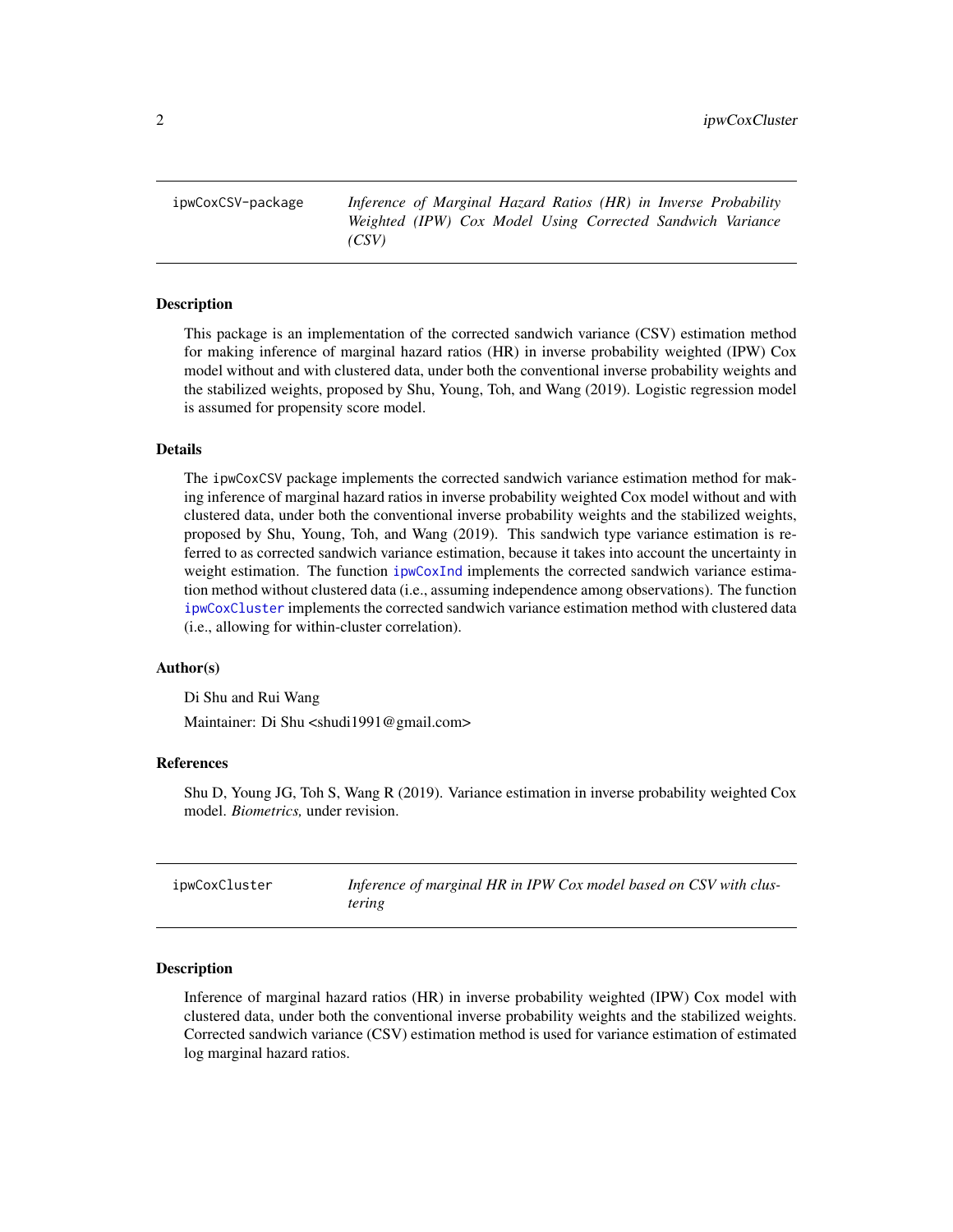#### ipwCoxCluster 3

#### Usage

ipwCoxCluster(data, indID, indA, indX, indStatus, indTime, ties = "breslow",  $confidence = 0.95$ 

#### Arguments

| data       | A clustered dataset to be analyzed in the form of R data frame.                                                                                                                                                                   |
|------------|-----------------------------------------------------------------------------------------------------------------------------------------------------------------------------------------------------------------------------------|
| indID      | A column name indicating the cluster variable. Observations from the same<br>cluster have the same indID value.                                                                                                                   |
| indA       | A column name indicating the treatment variable.                                                                                                                                                                                  |
| indX       | A vector of column names indicating the covariates included in the propensity<br>score model.                                                                                                                                     |
| indStatus  | A column name indicating the non-censoring status (1 if observed and 0 if cen-<br>sored).                                                                                                                                         |
| indTime    | A column name indicating the outcome variable, i.e., min(true event time, cen-<br>soring time).                                                                                                                                   |
| ties       | A character string indicating the method ("efron","breslow", or "exact") to deal<br>with tied events for point estimation; the default is "breslow". For variance<br>estimation, Breslow method is used to deal with tied events. |
| confidence | A confidence level between 0 and 1; the default is 0.95 corresponding to a 95<br>per cent confidence interval.                                                                                                                    |

#### Value

A matrix of inference results from inverse probability weighted Cox model with clustered data. The first and the second rows report log marginal hazard ratio estimate and associated corrected sandwich based standard error, marginal hazard ratio estimate and associated normality-based confidence interval, under conventional inverse probability weights and stabilized weights, respectively.

#### Examples

```
#simulate a dataset under marginal hazard ratio 1.5 with clustering
set.seed(100)
n=300
oneGene<-function(id){
tau=0.7
 alpha=(1/tau-1)/2
u1=runif(1)u2=runif(1)
 af=(1-u2)^*(-1/a1pha)T0v1=-log(1-u2)
 T0v2=alpha*log((1-af)+af*((1-u1)^(-1/(1+alpha))))
 T0=c(T0v1,T0v2)
 ZZZ=rep(rnorm(1),2)
 X1before= 0.5*(T0+0.2)/(T0+1)+0.3*ZZZ
 X1=mean(X1before)
 X2= 1/log(1.3*T0+3)-0.3*ZZZ
 X3= rbinom(2,1,0.3+0.5/(T0+1))
```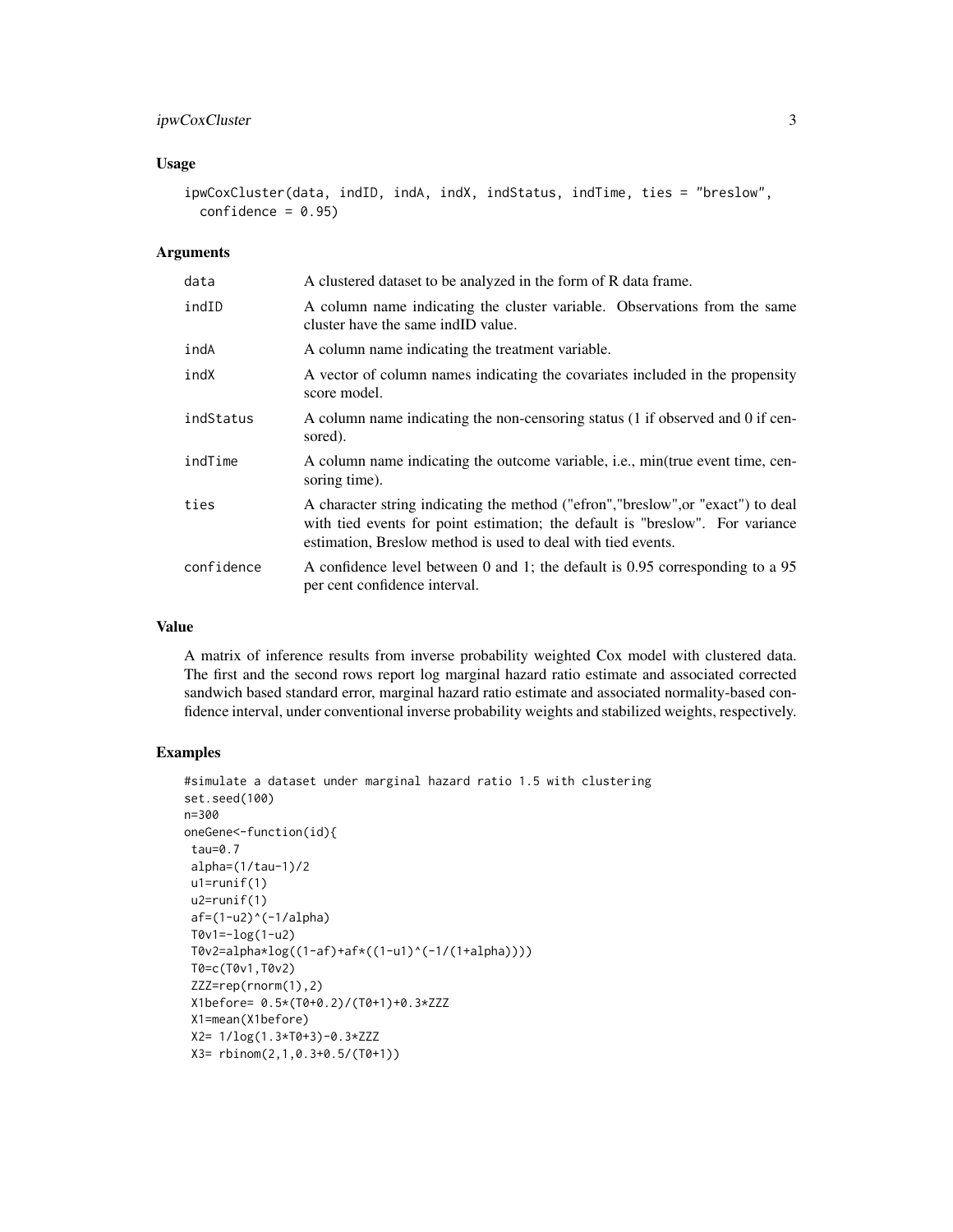```
A=rbinom(2,1,1/(1+exp(1-2*X1-X2-X3)))
Ttime \leq T0*exp(-log(1.5)*A)
rateC=0.5
C <- rexp(2, rate=rateC)
time <- pmin(Ttime, C)
status <- as.numeric(Ttime <= C)
cbind(id=id,time=time,status=status,A=A,X1=X1,X2=X2,X3=X3)
}
da=as.data.frame(do.call("rbind",lapply(1:n,oneGene)))
head(da)
#inference results for marginal hazard ratio
ipwCoxCluster(data=da,indID="id",indA="A",indX=c("X1","X2","X3"),indStatus="status",indTime="time")
```
<span id="page-3-1"></span>

| ipwCoxInd | Inference of marginal HR in IPW Cox model based on CSV without |
|-----------|----------------------------------------------------------------|
|           | clustering (i.e., assuming independence among observations)    |

#### Description

Inference of marginal hazard ratios (HR) in inverse probability weighted (IPW) Cox model with independent sample (i.e, without clustered data), under both the conventional inverse probability weights and the stabilized weights. Corrected sandwich variance (CSV) estimation method is used for variance estimation of estimated log marginal hazard ratios.

#### Usage

```
ipwCoxInd(data, indA, indX, indStatus, indTime, ties = "breslow",
 confidence = 0.95
```
#### Arguments

| data       | A dataset to be analyzed in the form of R data frame.                                                                                                                                                                             |
|------------|-----------------------------------------------------------------------------------------------------------------------------------------------------------------------------------------------------------------------------------|
| indA       | A column name indicating the treatment variable.                                                                                                                                                                                  |
| indX       | A vector of column names indicating the covariates included in the propensity<br>score model.                                                                                                                                     |
| indStatus  | A column name indicating the non-censoring status (1 if observed and 0 if cen-<br>sored).                                                                                                                                         |
| indTime    | A column name indicating the outcome variable, i.e., min(true event time, cen-<br>soring time).                                                                                                                                   |
| ties       | A character string indicating the method ("efron","breslow", or "exact") to deal<br>with tied events for point estimation; the default is "breslow". For variance<br>estimation, Breslow method is used to deal with tied events. |
| confidence | A confidence level between 0 and 1; the default is 0.95 corresponding to a 95<br>per cent confidence interval.                                                                                                                    |

<span id="page-3-0"></span>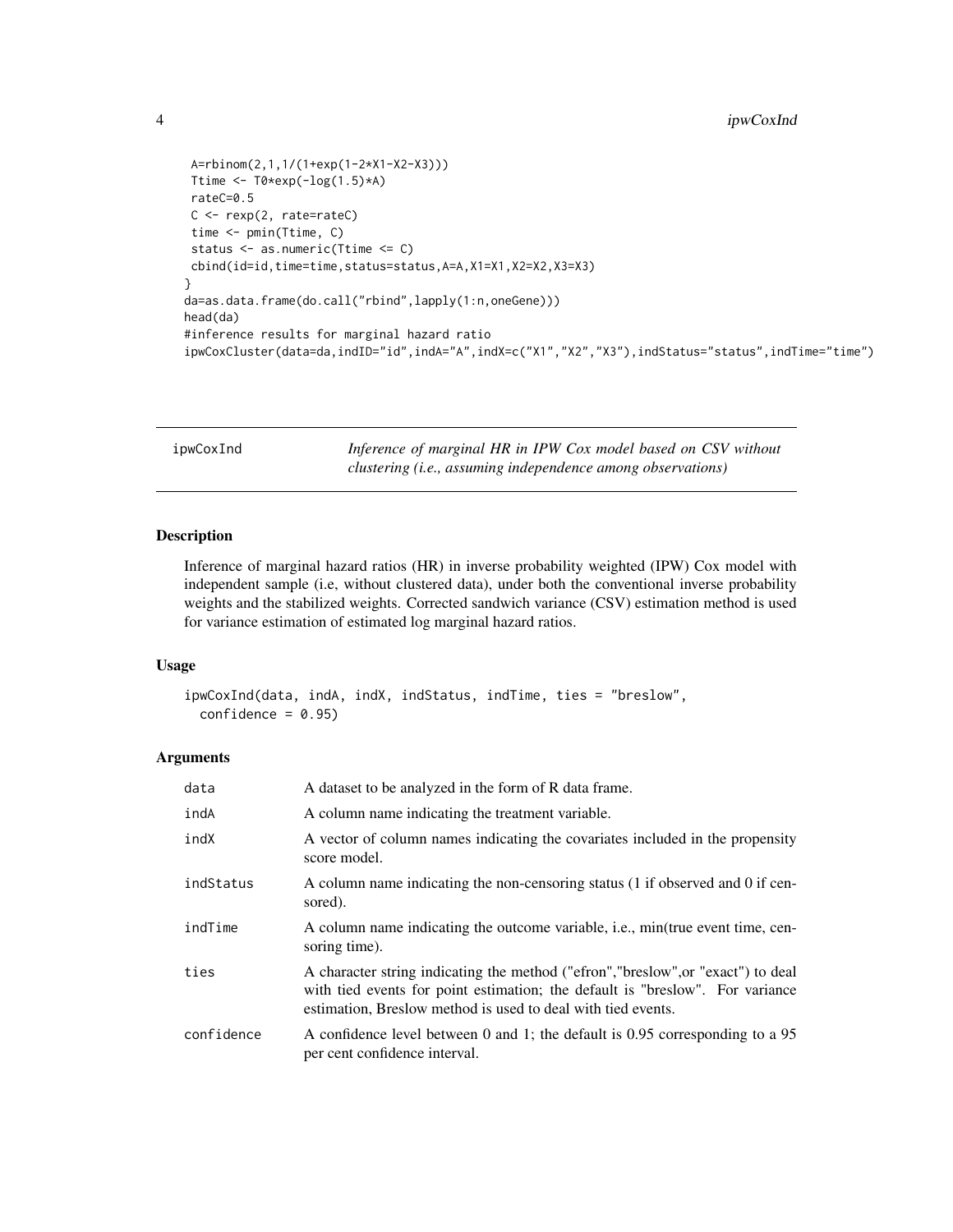#### ipwCoxInd 5

#### Value

A matrix of inference results from inverse probability weighted Cox model with independent sample. The first and the second rows report log marginal hazard ratio estimate and associated corrected sandwich based standard error, marginal hazard ratio estimate and associated normality-based confidence interval, under conventional inverse probability weights and stabilized weights, respectively.

#### Examples

```
#simulate a dataset under marginal hazard ratio 1.5 without clustering
set.seed(100)
n=700
T0=rexp(n, rate=0.01)
ZZZ=rnorm(n)
X1= 0.5*(T0+0.2)/(T0+1)+0.3*ZZZ
X2= 1/log(1.3*T0+3)-0.3*ZZZ
X3= rbinom(n,1,0.3+0.5/(T0+1))
A=rbinom(n,1,1/(1+exp(0.53+X1-X2-X3)))
Ttime \leq T0*exp(-\log(1.5)*A)
rateC=0.0005
C <- rexp(n, rate=rateC)
time <- pmin(Ttime, C)
status <- as.numeric(Ttime <= C)
da=data.frame(id=1:n,time=time,status=status,A=A,X1=X1,X2=X2,X3=X3)
head(da)
#inference results for marginal hazard ratio
ipwCoxInd(data=da,indA="A",indX=c("X1","X2","X3"),indStatus="status",indTime="time")
```